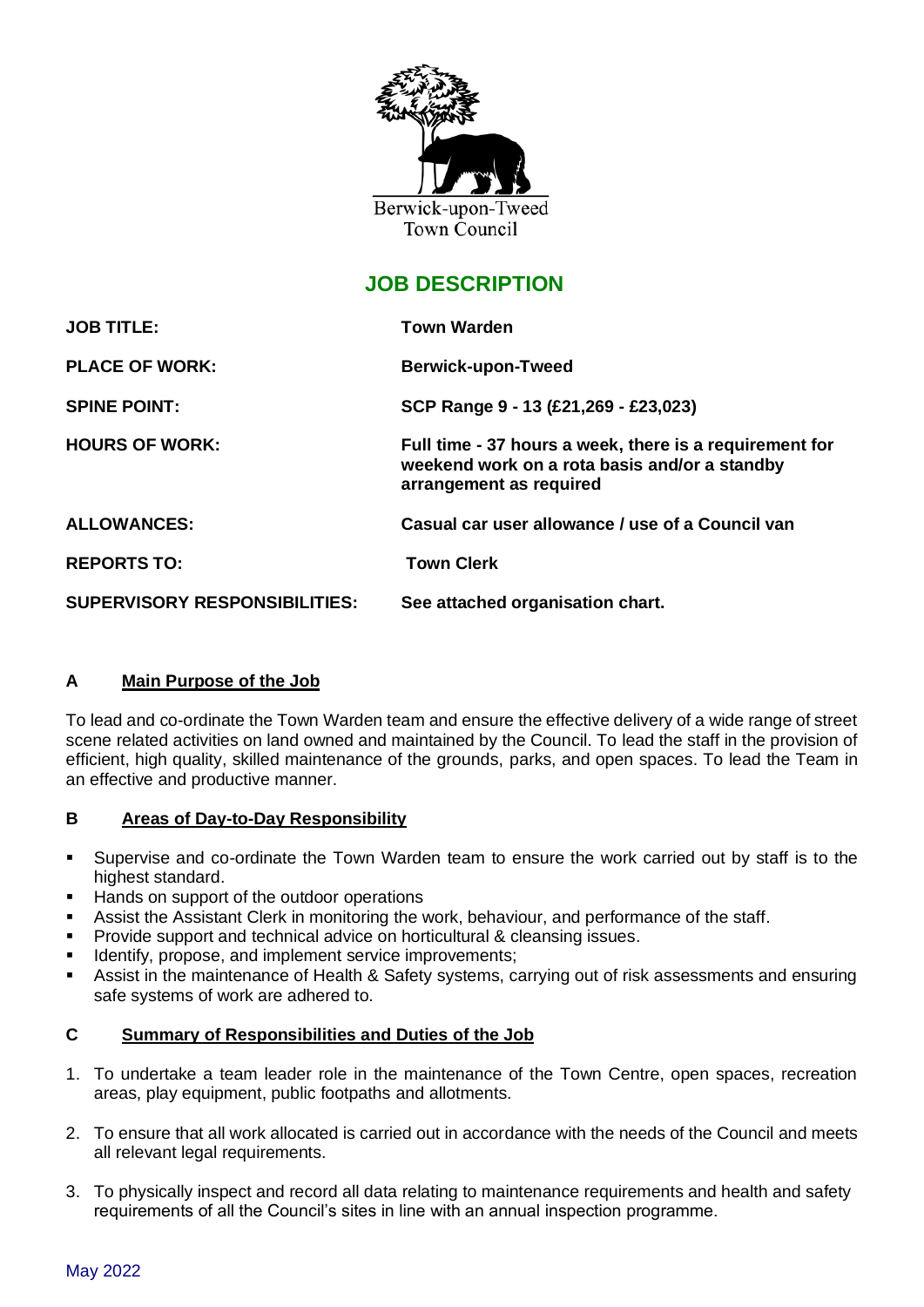- 4. To report any issues relating to Northumberland County Council's areas of responsibility to NCC (e.g. refuse bins and other matters).
- 5. To implement work programmes and schedules for the team and monitor these effectively.
- 6. To keep the Assistant Clerk informed of any matters likely to affect the service delivery of the Team or to influence the Team performance.
- 7. To ensure that all tools and equipment are inspected, maintained, and serviced or repaired.
- 8. To be a key holder and assist in ensuring the security of all tools and equipment.
- 9. To use the correct equipment for all tasks in a safe manner wearing any necessary personal protective equipment including Hi-Vis items of clothing at all times.
- 10. Ensure that compliance to the relevant health & safety regulations are maintained by one-self and colleagues and bring to the attention of management any deviance.
- 11. To assist the Assistant Clerk in any investigation into complaints and enquiries from customers and colleagues in accordance with good service practice.
- 12. To maintain any issued uniform in a good condition. To act at all times in a manner which will not bring the Council into disrepute.
- 13. To attend meetings as and when required and to contribute to staff meetings.
- 14. To undertake projects as required.
- 15. To carry out regular staff team briefings.
- 16. The duties of the post will include, but are not limited to, the following areas:

Horticulture (grass cutting, upkeep of flower beds, borders & trees, tree/flower planting, watering of plants, weed spraying) Inspection of play areas Street cleansing (litter collection/emptying of bins, pressure washing) Maintenance of open spaces and footpaths Allotments

This list is neither exclusive nor exhaustive, as there may be other duties and requirements associated with the post, and as such you may be required to undertake unspecified other duties and/or hours of work as may reasonably be required of you.

#### **D Other information**

#### **External and Internal Contacts**

Councillors, customers, contractors, suppliers, members of staff and partner agencies. Face to face, telephone, written and electronic communication.

#### **Working Environment**

Mainly outdoor based but some home working may be considered.

The Council operates a Smoke-free policy and the postholder is prohibited from smoking in any of the Council's buildings

All staff must commit to Equal Opportunities and Anti-Discriminatory Practices.

#### **Health and Safety at Work**

Berwick Town Council's Policy, and all relevant Health and Safety at Work Instructions are to be considered as part of this job description.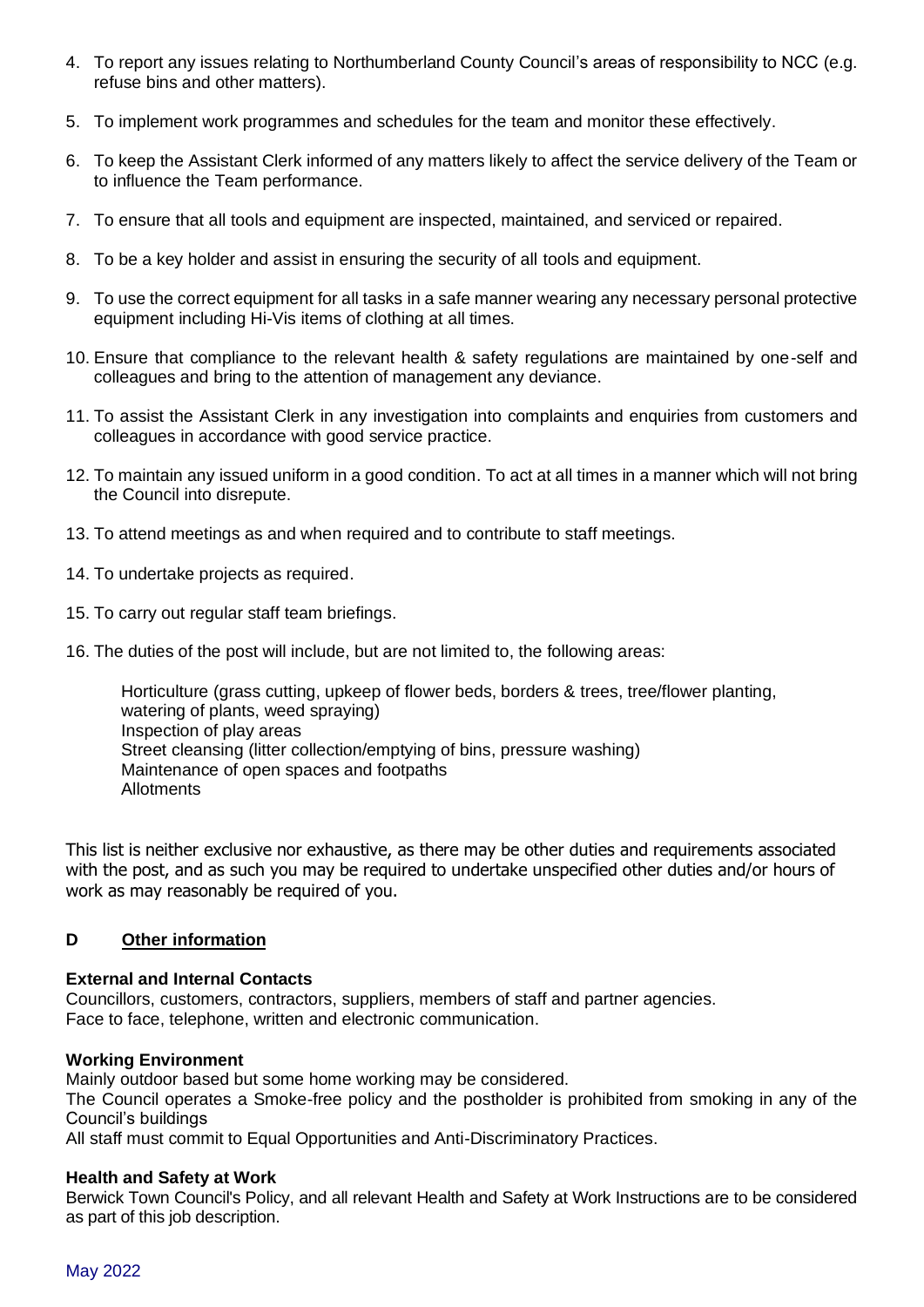#### **Data Protection Act 2018**

All employees who are involved in the processing or handling of computer data have an obligation to comply with the terms of the Data Protection Act 2018 and the Council's Data Protection Policy.

#### **Council Policies**

The post-holder is expected to familiarise themselves with and adhere to all relevant Council Policies and Procedures.

#### **Performance Management**

You will be given an annual appraisal and six-monthly review that will form the basis of your Personal Development Plan and be linked to the Council's objectives. You will also receive collaborative one to one meeting on a regular basis with your line manager.